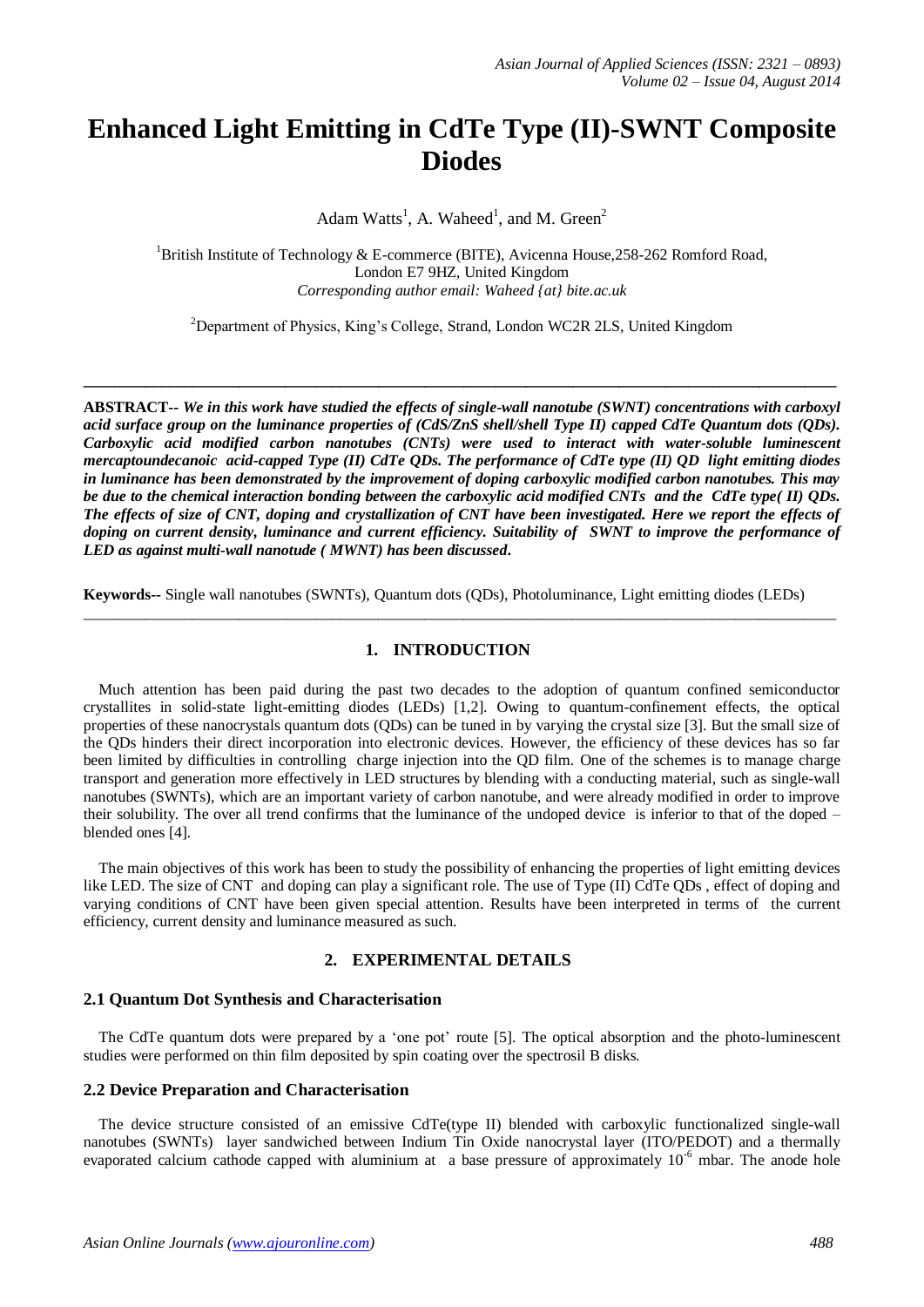injection performance is improved by depositing poly(ethylene dioxythiophene) doped with poly-styrene sulfonic acid (PEDOT:PSS) onto ITO that has been pre-treated with oxygen plasma at 10 W for 5 min.

 The CdTe was deposited by either drop casting or spin coating from a solution (waterbased CdTe QDs+SWNTs). multilayered devices with CdTe were also prepared and tested at a vacuum of  $10^{-2}$  mbar.

#### **3. RESULTS**

 The physical characteristics of light-emitting diodes were studied to explore the effects of single-wall nanotubes (SWNTs) concentration on the luminance properties of CdTe quantum dots. The typical current density-voltage, luminance-voltage and current efficiency-voltage characteristics for the devices were studied.



**Figure** 1 : Current density-voltage plot of, (a) ITO/CdTe type(II)QD/AL (b) ITO- PEDOT/CdTe type(II)QD +Ionic liquid/Ca-Al, and (c) ITO- PEDOT/CdTe type(II)QD+SWNT carboxylic

functionalized/Ca-Al

.



 **Figure (2) :** Luminance-voltage plot of, (a) ITO/CdTe type(II)QD/Al, (b) ITO-PEDOT/CdTe type(II)QD +Ionic liquid/Ca-Al, and (c) ITO/CdTe type(II)QD +SWNT carboxylic functionalized/Ca-Al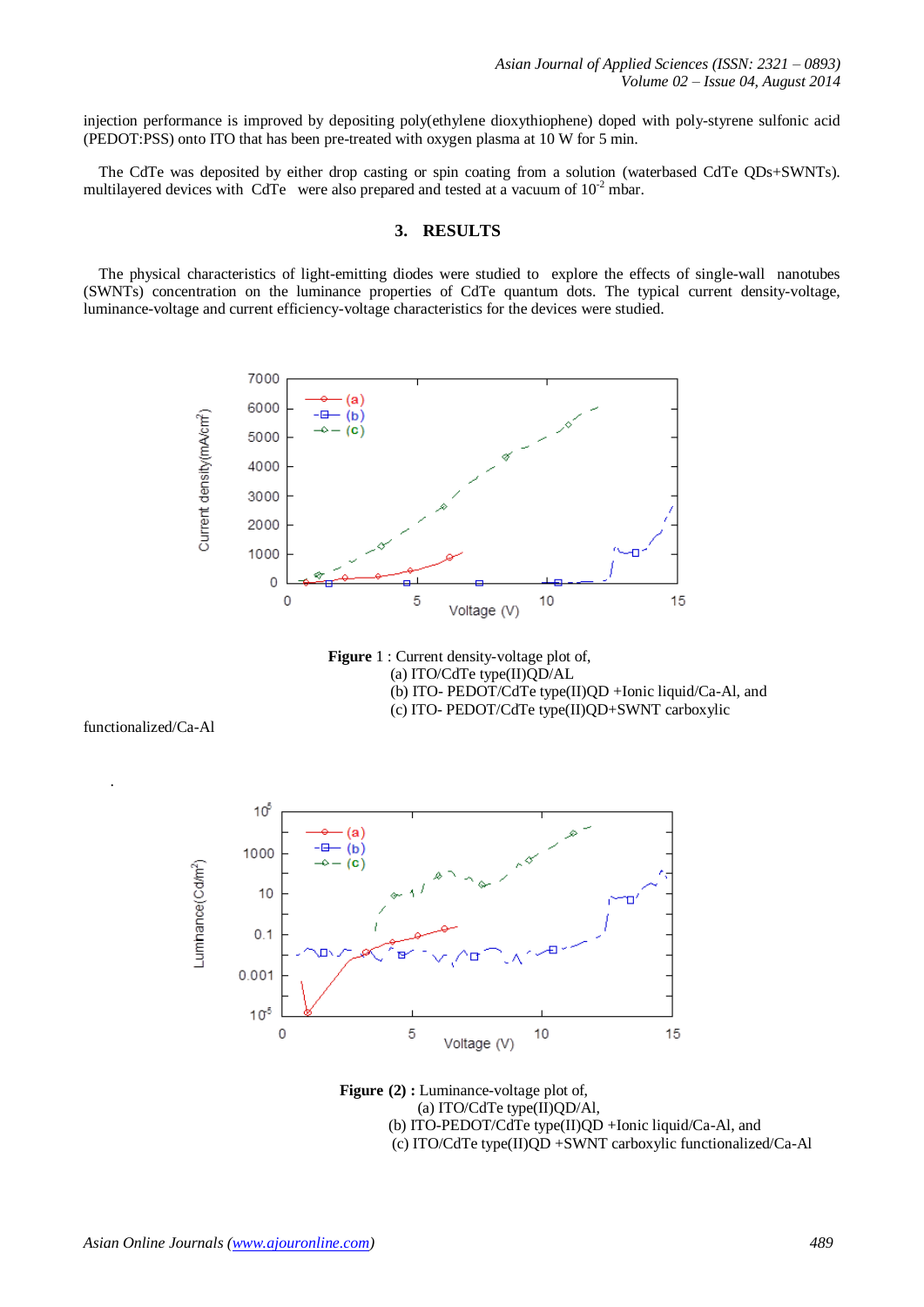Figure 1 shows that doping increases the current density of the diodes. The current increases by few orders of magnitude and a high leakage current is observed at low voltages. Figure 2, shows that upon doping, the luminescence increases with light-emitting diode devices exhibiting maximum luminescence of 65227cd/m at 11.9V at (50% doping CNT-Carboxylic). This indicates that the appropriate amount of CNTs doping can improve the maximum luminescence. But the level of improving the maximum luminescence of CdTe type (II) QD light emitting diodes, is limited by the mixed structure of metallic and/or semiconductivity state of the SWNT, which in turn depends on the diameter, chirality and orientation of the carbon nanotubes [6].

 Figure 3 shows the current efficiency (photometric) as a function of the voltage. The CNT doping does not significantly shift the maximum of efficiency to lower voltage, but tend to lower the current efficiency. The much



lower performance with the highest concentration (50 Wt%) as is evident from the high current density at lower bias (Figure 4), the lowest luminescence (Figure 5) and current efficiency (Figure 6) are likely to be attributed to CNT/CdTe aggregation and crystallization. It is clearly evident that the current efficiency increases as the doping level increases up to 25% and that a too high concentration of dopant degrades the device performances.



**Figure 4 :** Current density-voltage plot of ITO-PEDOT/CdTe Type (II)) QD, (a) +0.025mg/ml SWNT carboxylic functionalized/Ca-Al, (b) +0.0125mg/ml SWNT carboxylic functionalized/Ca-Al (c) +0.0062mg/ml SWNT carboxylic functionalized/Ca-Al, and (d) +0.0031mg/mlSWNT carboxylic functionalized/Ca-Al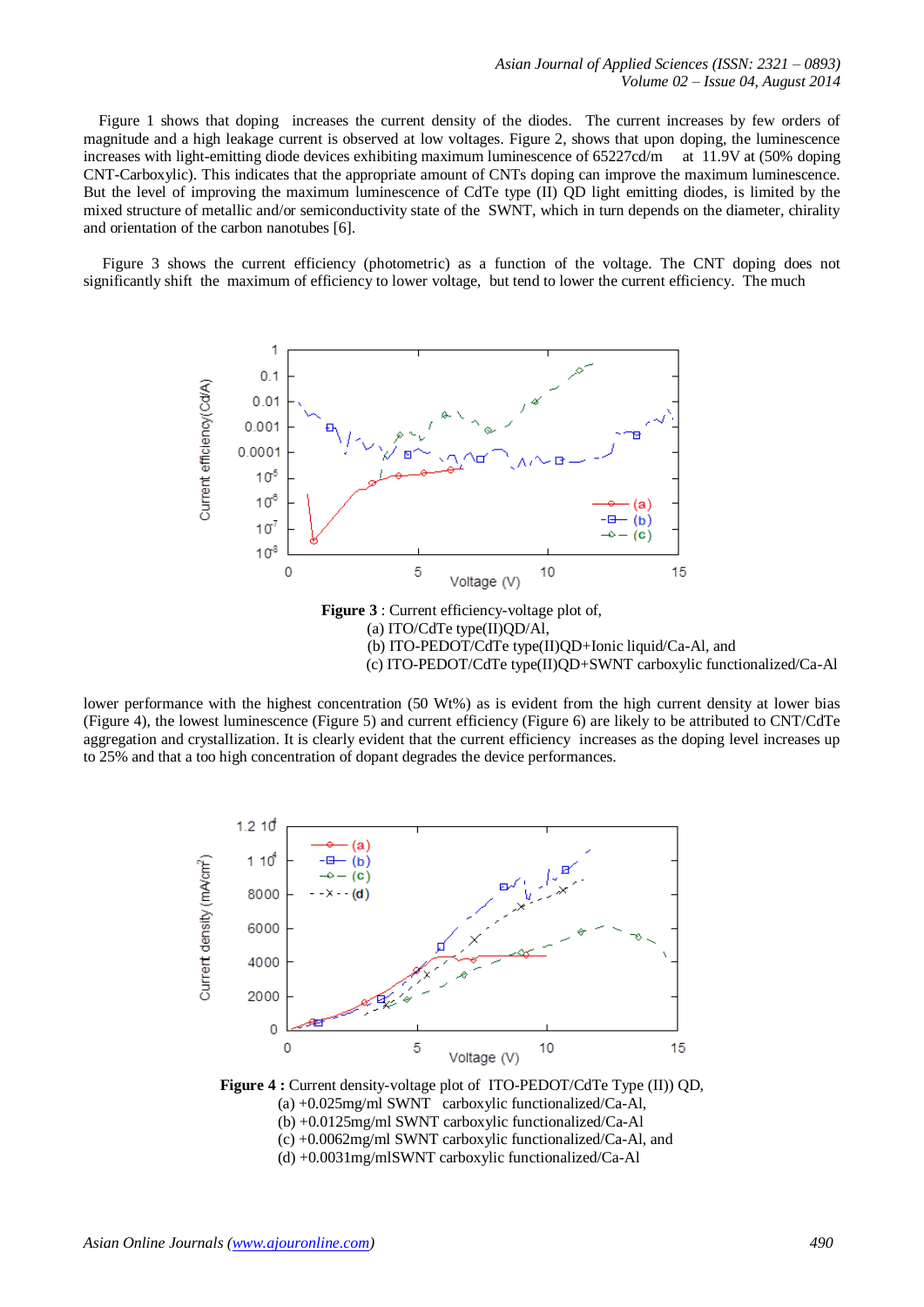This indicates that doping by carbon nanotubes can effectively improve the current efficiency of CdTe-based lightemitting diodes, but not the power efficiency of the devices, possibly because the conductivity of prepared film in the doped devices increases. In a similar work [7] the external quantum efficiency of luminance increased with the CNT concentration before being abruptly quenched, due to the distinct difference between the mobilities of electron and hole in the CNT concentration. The electron mobility increases gradually with the SWNT concentration, while the hole mobility remains almost constant. Above the optimum SWNT concentration, where the electron mobility exceeds the hole mobility, the external quantum efficiency exhibits a drastic drop due to the imbalance in mobilities which causes a decrease in exciton formation.



**Figure 5 :** Luminance-voltage plot of ITO-PEDOT/CdTe Type (II) QD, (a) +0.025mg/ml SWNT carboxylic functionalized/Ca-Al, and (b) +0.0031mg/ml SWNT carboxylic functionalized/Ca-Al



**Figure 6 :** Current efficiency-voltage plot of ITO-PEDOT/CdTe Type (II) QD, (a) +0.025mg/ml SWNT carboxylic functionalized/Ca-Al, (b) +0.0125mg/ml SWNT carboxylic functionalized/Ca-Al, (c) +0.0062mg/ml SWNT carboxylic functionalized/Ca-Al, and (d) +0.0031mg/ml SWNT carboxylic functionalized/Ca-Al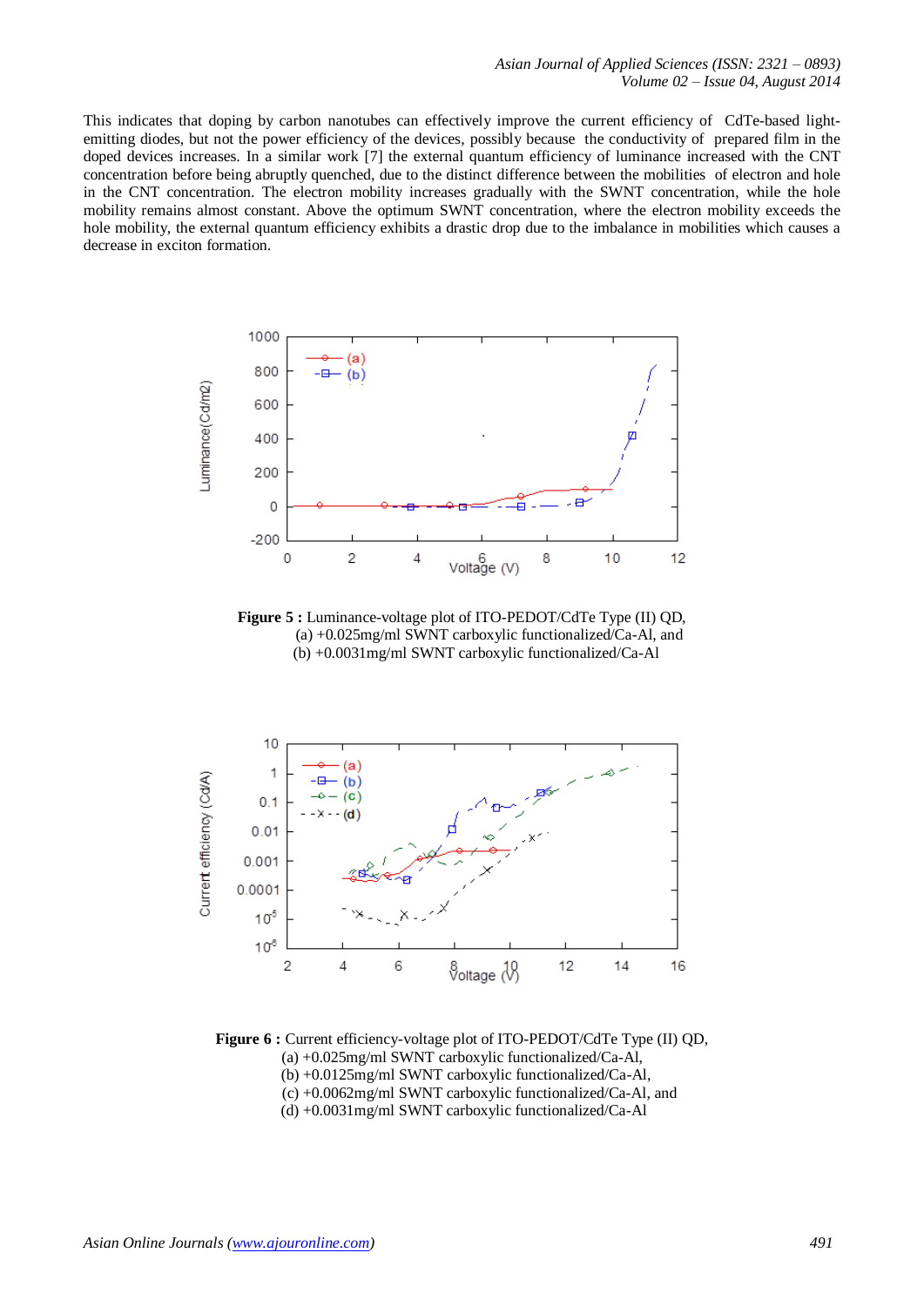## **4. DISCUSSION**

 In a recent report [8] the effects of single wall nanotubes (SWNTs) on the electroluminescent performance of organic light-emitting diodes (OLEDs) have been investigated by mixing them in a hole-conducting layer and in a light –emitting layer in OLEDS. It was found that SWNTs play a different role when used as part of a composite in the LEDs.When used in a hole-conducting layer the SWNTs facilitate the charge transport in the transport layer, and, on the other hand, they also act as the exciton quenching centers at the transporting/emitting intetface provided that their concentration is high enough. When used in a light-emitting layer the SWNTs act as an n-type dopant to increase electron transport in a p-type electroluminescent film, and subsequently improve the balancing degree of bipolar injection leading to an enhancement in the electroluminance efficiency. Biswas et al [9] went further in their findings in which a clear type conversion of SWNT from P-type to N-type was caused by a charge transfer from attached QDs to CNTs. The surface condition of SWNT seems to play an important role as it is widely accepted that defect in the carbon nanotubes wall strongly influence the intrinsic properties of CNTs. Defect engineering of CNTs enables chemically functionalized [10] tuning of electronics [11]. SWNT contains defects like pentagon-heptagon rings and shows higher absorption [12] than the multiwall nanotubes (MWNT).

 Another reason for using SWNT instead of MWNT is based on the results presented by S. Hotta et al [13] which indicated that microcyrstalization of the light emitting polymer can occur after the polymer transforms to a more ordered conformation. As a result the excess doping of MWNT to the polymer enhances the crystallization, deteriorates the surface morphology and reduces the efficiency at higher current density. In another study (16) the imbalance of electron and hole mobility was addressed which resulted in a shift of the recombination zone towards an electrode, lowering the device efficiency due to exciton quenching by the metal electrodes. The highest external quantum efficiency was obtained where the electron and hole mobilization awere almost equal. Similar conclusion was reached by W-J Yin et al [14] and this can be traced back to H. S. Woo et al [15].

 Study of the effects of multi-wall nanotubes on the photoluminescence properties of CdSe QDs [6] showed that functionalised CNTs terminated by carboxylic had the poorest quenching. However, since CNTS quenched the CdSe QD, the interaction between CNTS and QDs must have happened through an alternative way [17-19]. This alternative non-irradiative path occurs because the electron affinity between the CdSe QDs and the CNTS is sufficiently different that it allows electron transfer from the QDs to the CNTS [18,20]. Ago et al presented the hole-collecting properties of multi-wall carbon nanotube [21]. H. S. Woo et al [15] found that SWNTs in a polymermatrix trap holes injected from the anode act as a hole blocking material. Based on these two studies it may be concluded that in contrast to the SWNTs behaviour, MWNTs showed improvement in performance, due to their metallic or semi-metallic properties . Wang et al [22] obtained higher emission intensity from the OLEDs with MWNT doping, which is different from the results for devices with a similar structure in which SWNT doping was used as the hole-injection layer. The emission intensity was found to have decreased because of the hole traps caused by SWNT doping [5]. The highest luminance is obtained in the device with a concentration of SWNT at (25%) and (12%) respectively.

 Devices fabricated with MWNTs are different from those fabricated with SWNTs nanocomposites. This may be due to the different electrical properties of SWNTs which result the hole trapping property in the SWNTs nanocomposites. But the metal or semi-metal properties of MWNTs might improve the hole injection ability of the nanocomposites, similar to the SWNTs behaviour of gold nanoparticles, as they are the efficient hole trap sites, providing hole-blocking characteristics.

 Summarizing the results it may be concluded that doping increases the current density of the diodes and upon doping, the luminance increases with light-emitting diode. The appropriate doping amount of CNTs can improve the maximum luminance. CNT doping does not significantly shift the maximum of efficiency to lower the voltage but tend to lower the current efficiency. The CE increases as the doping level increases up to 25% and that a too high concentration of dopant degrades the device performances. This indicates that doping by carbon nanotubes can effectively improve the current efficiency of the CdTe-based light-emitting diodes, but not the power efficiency of the devices. The surface condition of SWNT seems to play an important role as it is widely accepted that defect in the carbon nanotubes wall strongly influence the intrinsic properties of CNTs. SWNT contains defects like pentagon-heptagon rings and shows higher absorption than MWNT. Another reason for using SWNT instead of MWNT is that microcyrstalization of the light emitting polymer can occur after the polymer transforms to a more ordered conformation. As a result the excess doping of MWNT to the polymer enhances the crystallization, deteriorates the surface morphology and reduces the efficiency at higher current density.